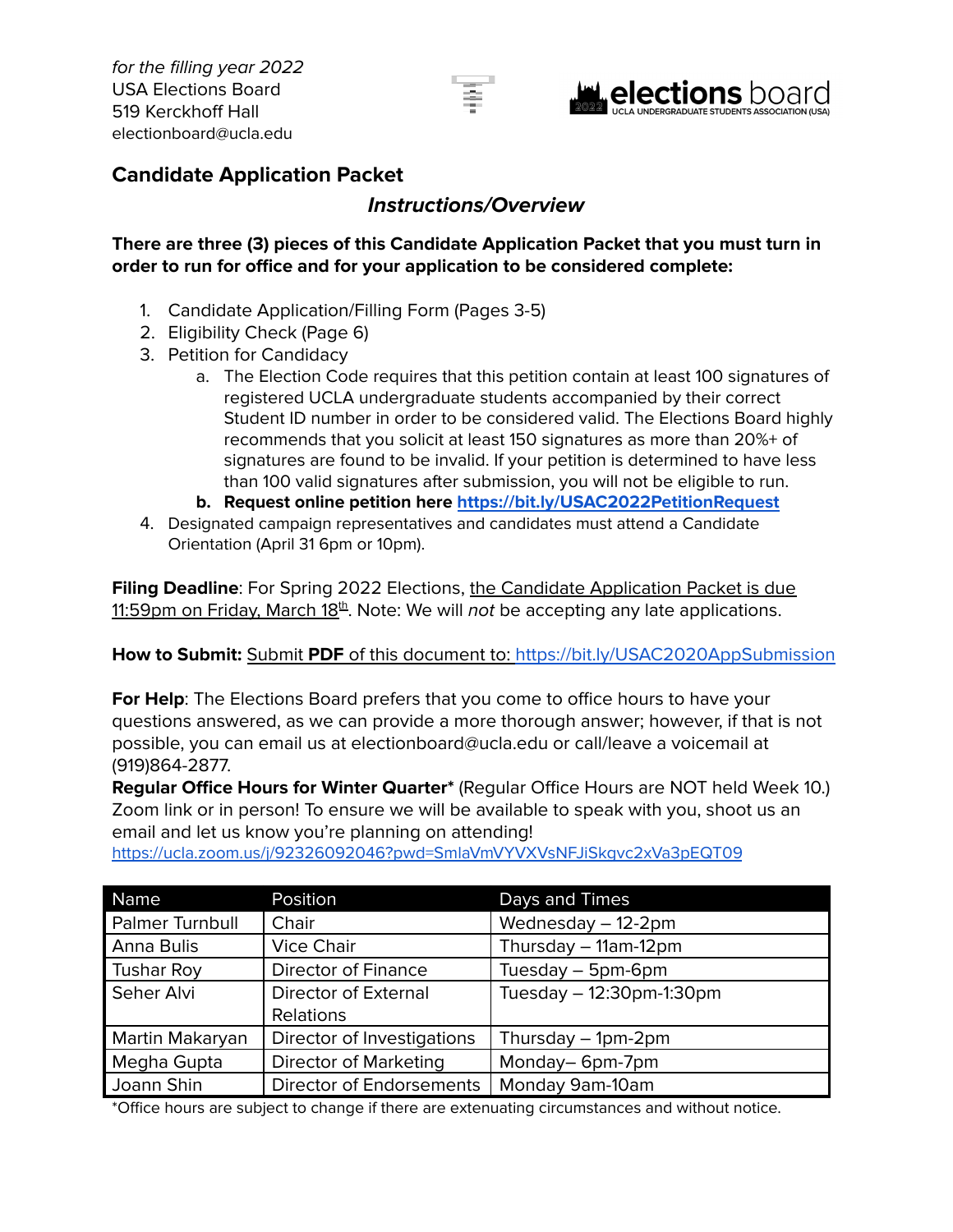



### **Special Office Hours will be held on Finals Week, Friday (3/18/2021) from 10am-5pm.**

**Social Media:** Per the Election Code, the Elections Board is required to post certain updates on social media so it's highly recommended that you follow/like the Elections Board social media accounts. When you start campaigning, this will be required so we recommend you get it done now.

Additional Candidate Resources:

- a. Election Calendar: **E** [Final 2022 Election Calendar for submission to MyUCLA](https://docs.google.com/document/d/196S4xGot5W0_UN5lG-ntjK35uRS20PvHNuERsu8Z8n4/edit?usp=sharing)
- b. Election expense account form: **E [2022 Campaign Expense Account Entries Form Guidelines](https://docs.google.com/document/d/13XGzl9Nn96sbH4mce0iKUg3Z-LFf9bFyLKUr5Ju_3K8/edit?usp=sharing)** 
	- **1[2022 Campaign Expense Account Form TEMPLATE](https://docs.google.com/spreadsheets/d/1neHvOiP4xwuUelAPcmmbdZgUdYTddU9XOPUkkQPECw4/edit?usp=sharing)**
- c. Undergraduate Students Association Election Code: **E** 2021 USA Election Code
- d. Procedures of the Undergraduate Students Association Judicial board: [https://usac.ucla.edu/docs/Official%20Rules%20of%20the%20Judicial%2](https://usac.ucla.edu/docs/Official%20Rules%20of%20the%20Judicial%20Board.pdf) [0Board.pdf](https://usac.ucla.edu/docs/Official%20Rules%20of%20the%20Judicial%20Board.pdf)
- e. Undergraduate Students Association Constitution: <https://usac.ucla.edu/docs/constitution.pdf>
- f. Undergraduate Students Association Bylaws: <https://usac.ucla.edu/documents/bylaws/>
- g. UCLA Regulations on Activities, Registered Campus Organizations, and Use of Properties (University Rules and Regulations): [https://equity.ucla.edu/wp-content/uploads/2017/05/UCLA-TPM-Regulatio](https://equity.ucla.edu/wp-content/uploads/2017/05/UCLA-TPM-Regulations.pdf) [ns.pdf](https://equity.ucla.edu/wp-content/uploads/2017/05/UCLA-TPM-Regulations.pdf)
- h. Information about of the UCLA Rules for Residents that pertain to campaigning in the residential community: <https://reslife.ucla.edu/regulations>
- i. A copy of the SOLE rules for signboards: <https://sole.ucla.edu/file/3a7d353e-cf0b-469d-a3de-ce70a26913b8>
- j. Social Media Guidelines: [2022 Social Media Regulations.docx](https://docs.google.com/document/d/13S5DIh9MuuszkByVxTAePrjlHilTLwaH/edit?usp=sharing&ouid=115545402946465938048&rtpof=true&sd=true) **B** [Social Media Cheat Sheet](https://docs.google.com/document/d/1Xt9Dbzk-ARFfTP367C1Han0DiHbWGX_o5GsBMMWq4D4/edit?usp=sharing)

#### **Contact Us:**

email: electionboard@ucla.edu phone: (919) 864-2877 web: uclaelectionsboard.org fb: @uclausaeboard ig: @uclausaeboard tw: @uclausaeboard office: kerckhoff hall 519 mailbox: #49, 3rd floor Kerckhoff Email and phone are the preferred methods of communication between the

Elections Board and candidates.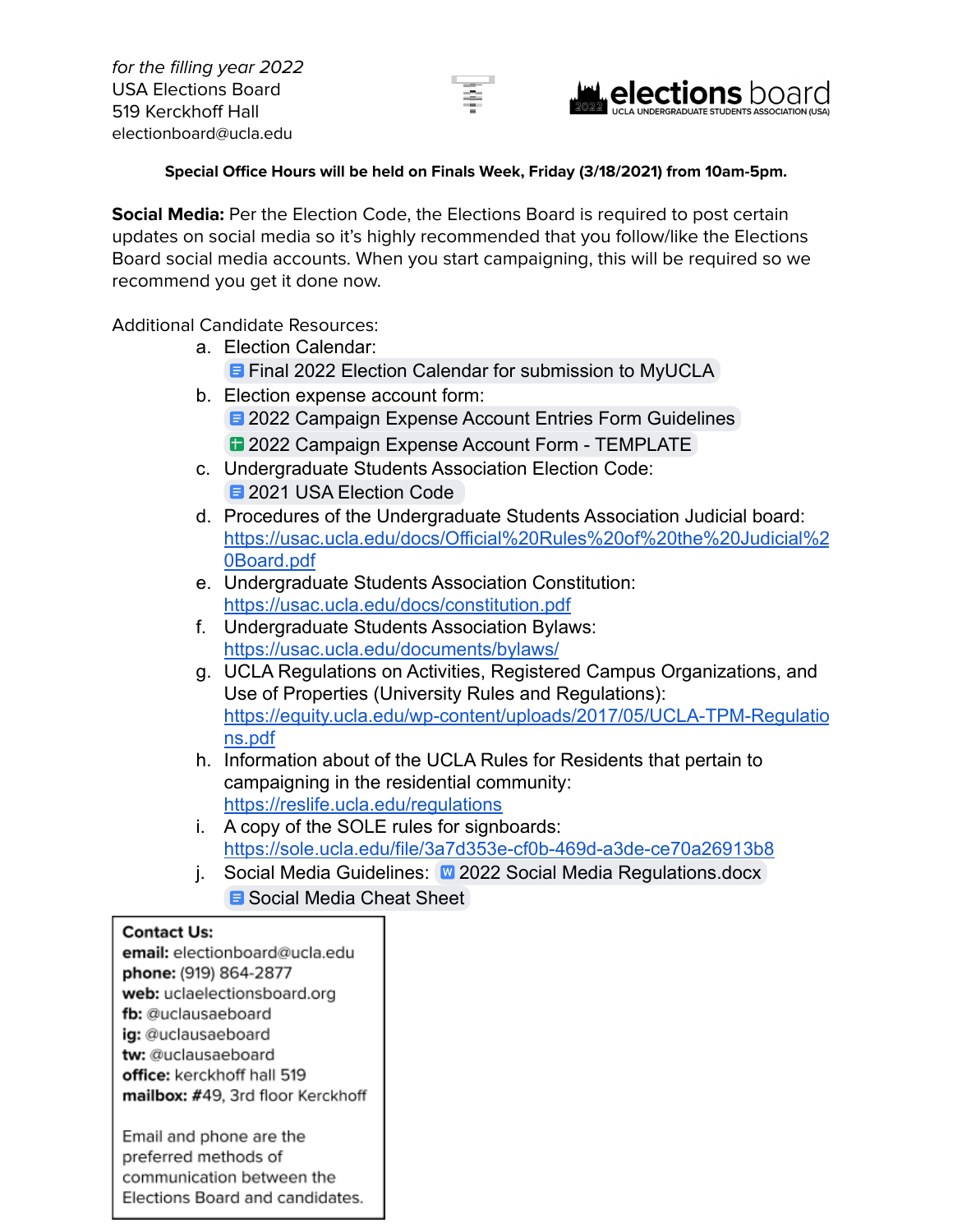

### **Candidate Application Packet Candidate Application and Filing Form**

### **Information**

First Name: as it appears on University Records.

|                       |  |                                 |  | Last Name: as it appears on University Records.                                                                                                  |  |  |  |  |  |  |                                 |                      |           |                                                                                                                                                                                                                                                                                                             |                                                                                                                                                               |  |
|-----------------------|--|---------------------------------|--|--------------------------------------------------------------------------------------------------------------------------------------------------|--|--|--|--|--|--|---------------------------------|----------------------|-----------|-------------------------------------------------------------------------------------------------------------------------------------------------------------------------------------------------------------------------------------------------------------------------------------------------------------|---------------------------------------------------------------------------------------------------------------------------------------------------------------|--|
|                       |  |                                 |  |                                                                                                                                                  |  |  |  |  |  |  |                                 |                      |           |                                                                                                                                                                                                                                                                                                             |                                                                                                                                                               |  |
| <b>Email Address:</b> |  |                                 |  |                                                                                                                                                  |  |  |  |  |  |  |                                 |                      |           |                                                                                                                                                                                                                                                                                                             |                                                                                                                                                               |  |
|                       |  |                                 |  |                                                                                                                                                  |  |  |  |  |  |  |                                 |                      |           |                                                                                                                                                                                                                                                                                                             |                                                                                                                                                               |  |
|                       |  | Phone number:<br>Local Address: |  | Circle one: @ucla.edu @gmail.com<br>University ID (UID): as it appears on University Records.<br>Slate Affiliation: (if none, write Independent) |  |  |  |  |  |  | ٠<br>٠<br>٠<br>٠<br>٠<br>٠<br>٠ | Office: (Circle one) | President | <b>Academic Affairs</b><br>Commissioner<br><b>Campus Events</b><br>Commissioner<br><b>Community Service</b><br>Commissioner<br><b>Financial Supports</b><br>Commissioner<br><b>Student Wellness</b><br>Commissioner<br><b>Transfer Student</b><br>Representative<br>International Student<br>Representative | Internal Vice President<br><b>External Vice President</b><br>General Representative<br><b>Cultural Affairs Commissioner</b><br><b>Facilities Commissioner</b> |  |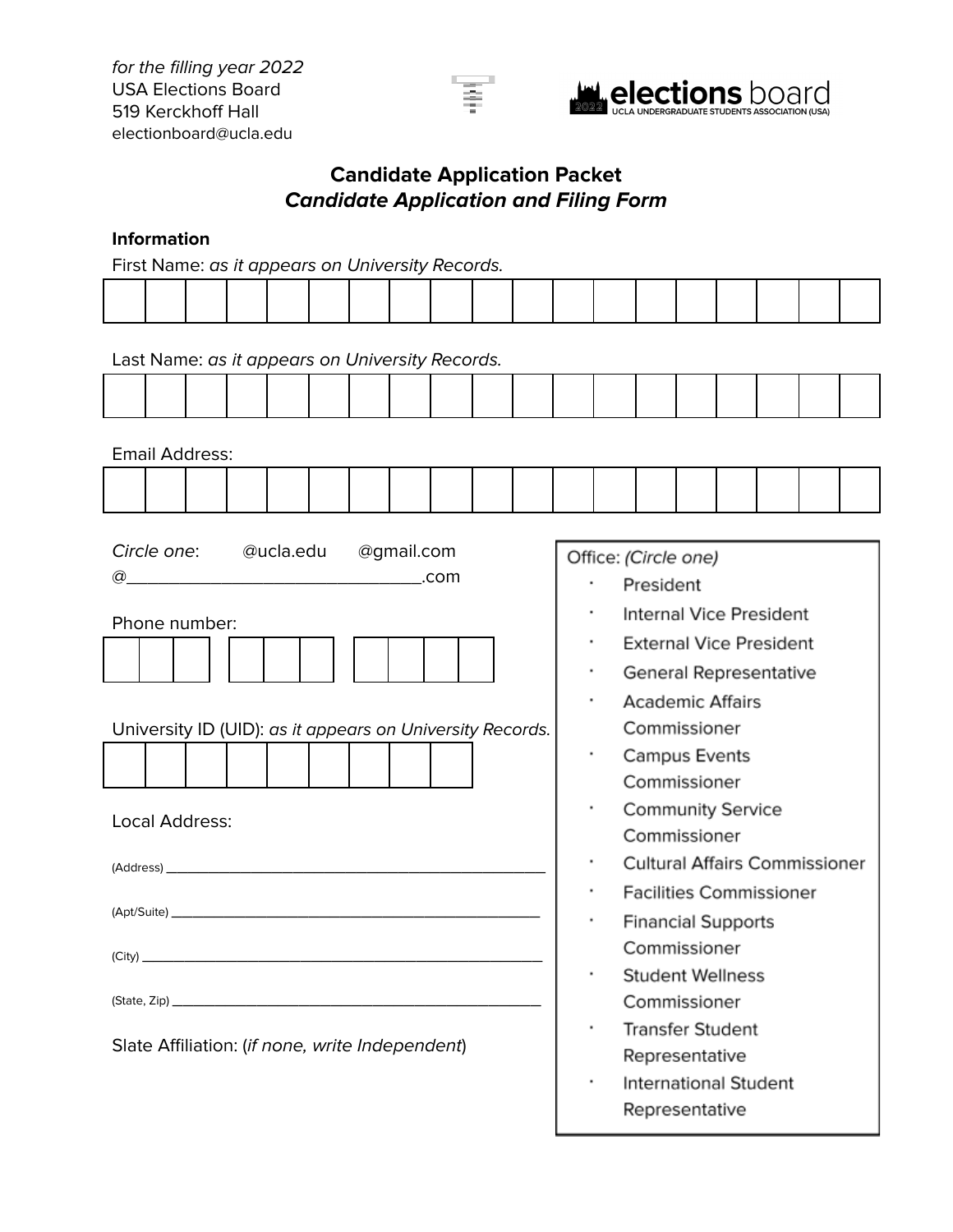



# **Candidate Application Packet Candidate Application and Filing Form**

### **Binding Contract**

I, \_\_\_\_\_\_\_\_\_\_\_\_\_\_\_\_\_\_\_\_\_\_\_\_\_\_\_\_\_\_\_\_\_\_\_\_\_\_\_\_\_\_\_\_\_\_\_\_\_\_\_\_\_\_\_\_\_\_\_\_\_,

(Full name, as it appears on University records), as evidenced by my signature,

declare my intention to seek the office of

\_\_\_\_\_\_\_\_\_\_\_\_\_\_\_\_\_\_\_\_\_\_\_\_\_\_\_\_\_\_\_\_\_\_\_\_\_\_\_\_

on the Undergraduate Students Association Council. My signature also affirms that I understand and agree to the following:

\_\_\_\_\_\_\_\_\_\_\_\_\_\_\_\_\_\_\_\_\_\_\_\_\_\_\_\_\_\_\_\_\_\_\_\_\_\_\_\_\_\_\_\_\_\_\_\_\_\_\_\_\_\_\_\_\_\_\_\_\_\_\_

- **1. My participation in the forthcoming election will be undertaken in accordance with and will be governed by:**
	- a. All applicable policies and University regulations.
	- b. The Undergraduate Students Association Constitution and its By-laws.
	- **c. The Undergraduate Students Association Election Code as interpreted and implemented by the Elections Board Chairperson.**
- 2. **I acknowledge that I may be disqualified from the election process upon severe infraction of the Election Code at the discretion of the Elections Board.**
- 3. I understand that I have the responsibility to be informed of my student status (as reflected on official University records) relative to all eligible criteria stated in the Election code pertaining to the specific office to which I am seeking candidacy.
- 4. I authorize the Office of the Dean of Students to confirm to the University appointed Advisor to the Elections Board, the members of the Elections Board, and the members of the Undergraduate Students Association Council whether each of my affirmative self-disclosed attestations provided within this application for candidacy is substantiated by or comports with University records.
- 5. I make this authorization freely and with the knowledge that the attestations and confirmations may be made available for the public copying and inspection (including campus media) about my eligibility for candidacy and I hereby waive whatever rights I may have to the confidential nature of the information provided by me or the Office of the Dean of Students.
- 6. I am responsible for showing support for my candidacy at the time I file this petition (as can be demonstrated by obtaining on the attached Petition for Candidacy) with the complete names (as they appear on University records) of UCLA registered and enrolled undergraduate students. I understand that the validity of the entries and information contained with the petition will be verified by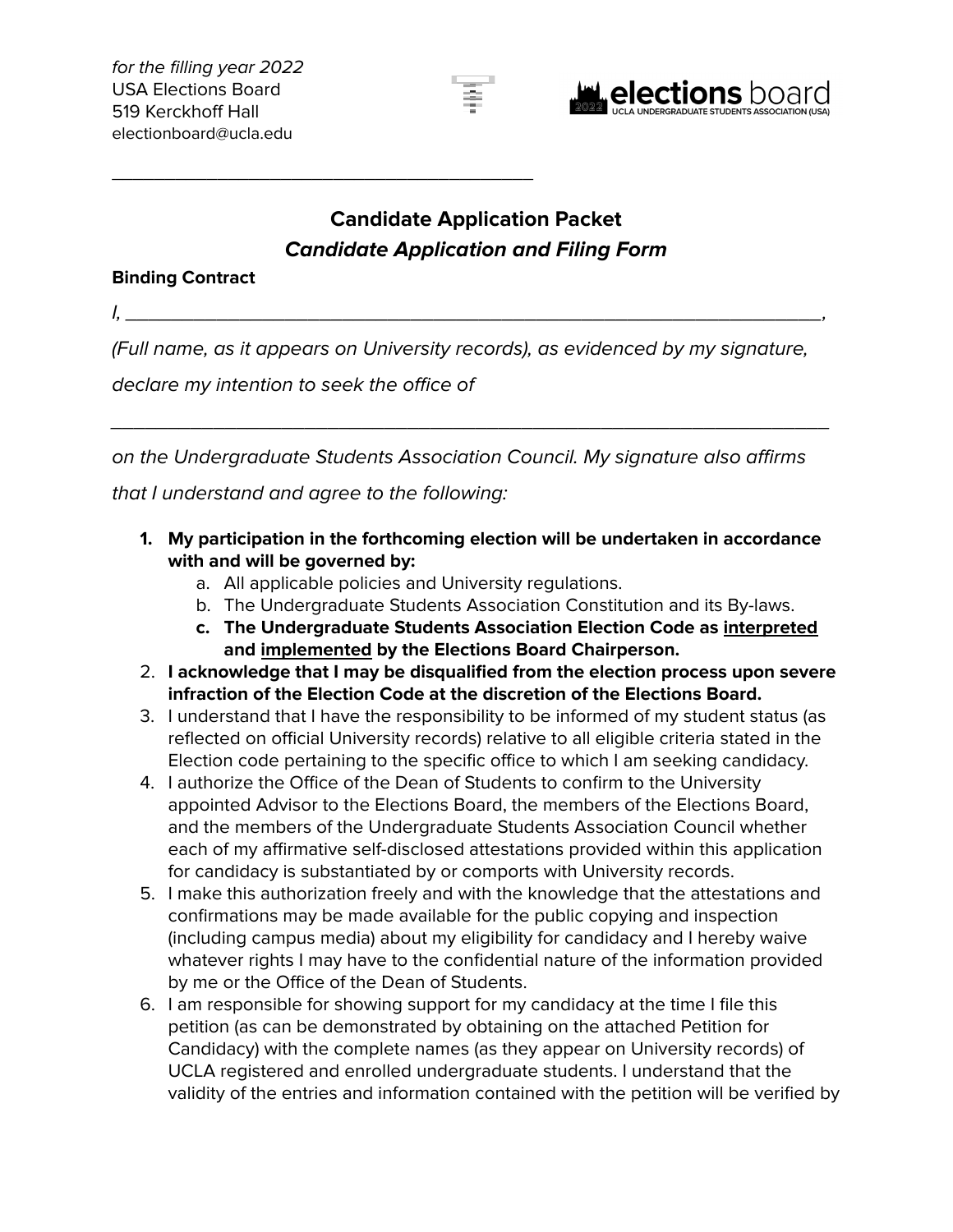



the Office of the Dean of Students, according to standards determined by the Elections Board Chairperson. I further understand that should the Chairperson find these entries not valid; I may not be recommended to the Undergraduate Students Association Council for certification as a candidate in the forthcoming election.

- 7. I understand that I will be required to attend the mandatory Campaign Orientation Meeting. I understand that if I fail to attend this meeting and sign the attendance roster, I will not be certified as a candidate in the forthcoming election.
- 8. I understand that I am responsible for all information contained within the Campaign Packet.
- 9. I agree that if I wish to resign from the position for which I seek election, I shall do so in writing and include therein my reasons for such resignation. I understand that such a letter of resignation may be published unless otherwise indicated upon my request, and the President of the Undergraduate Student Association Council may refuse publication for personal reasons for the discharge in writing.
- 10. If I am certified as a candidate, I wish to be identified on the ballot (in accordance with the Election Code) as follows:

**Name to be printed on ballot:** Please note the my.UCLA ballot can only accommodate a max of 17 characters. First Name/Nickname:

|  |  |  |  |  | the control of the control of the control of the control of the control of the control of the control of the control of the control of the control of the control of the control of the control of the control of the control |  |  |  |
|--|--|--|--|--|-------------------------------------------------------------------------------------------------------------------------------------------------------------------------------------------------------------------------------|--|--|--|
|  |  |  |  |  |                                                                                                                                                                                                                               |  |  |  |
|  |  |  |  |  |                                                                                                                                                                                                                               |  |  |  |
|  |  |  |  |  |                                                                                                                                                                                                                               |  |  |  |
|  |  |  |  |  |                                                                                                                                                                                                                               |  |  |  |
|  |  |  |  |  |                                                                                                                                                                                                                               |  |  |  |
|  |  |  |  |  |                                                                                                                                                                                                                               |  |  |  |
|  |  |  |  |  |                                                                                                                                                                                                                               |  |  |  |
|  |  |  |  |  |                                                                                                                                                                                                                               |  |  |  |
|  |  |  |  |  |                                                                                                                                                                                                                               |  |  |  |

Middle Name: (leave blank if none or if you'd like to omit it from the ballot)

|  |  |  |  |  |  | the contract of the contract of the contract of the contract of the contract of the contract of the contract of |  |  |
|--|--|--|--|--|--|-----------------------------------------------------------------------------------------------------------------|--|--|

Last Name:

| I have read the preceding information and have made the required disclosures<br>accurately and to the best of my knowledge. I agree to sections 1-10 above. |
|-------------------------------------------------------------------------------------------------------------------------------------------------------------|
|                                                                                                                                                             |
|                                                                                                                                                             |
|                                                                                                                                                             |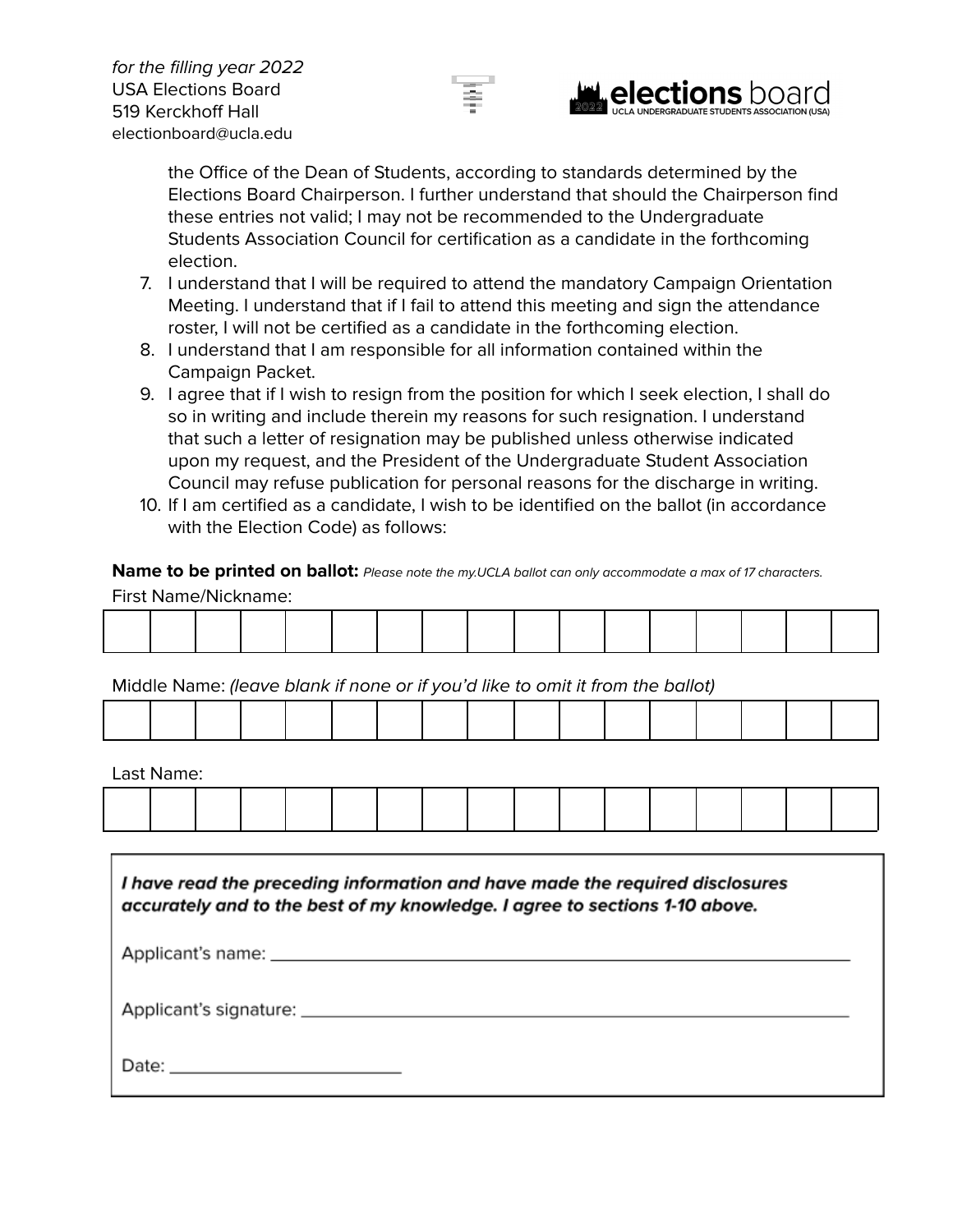for the filling year 2022 USA Elections Board 519 Kerckhoff Hall electionboard@ucla.edu





## **Candidate Application Packet Eligibility Check**

|   |                                                                           | <b>Applicant</b>   |               |
|---|---------------------------------------------------------------------------|--------------------|---------------|
|   |                                                                           | <b>Attestation</b> | Office of the |
|   | <b>Criterion</b>                                                          | (yes, no, or n/a)  | Dean          |
| A | I am currently registered as an                                           |                    |               |
|   | undergraduate student at UCLA.                                            |                    |               |
| В | I am currently enrolled in at least four (4)                              |                    |               |
|   | quarter units.                                                            |                    |               |
| C | I have at least a 2.00 ("C") cumulative                                   |                    |               |
|   | grade point average at UCLA.                                              |                    |               |
| D | I am not subject to any disciplinary                                      |                    |               |
|   | sanctions, or terms of which would                                        |                    |               |
|   | preclude my participation in University                                   |                    |               |
|   | activates.                                                                |                    |               |
| Ε | I am seeking the Office of the President                                  |                    |               |
|   | and have completed (passed with at least                                  |                    |               |
|   | a "D-" or "P," according to University                                    |                    |               |
|   | standards) ninety-six (96) quarter units,                                 |                    |               |
|   | twenty-four (24) of which have been                                       |                    |               |
| Е | in-residence at UCLA.                                                     |                    |               |
|   | I am seeking the Office of the Internal                                   |                    |               |
|   | Vice-President and have completed<br>(passed with at least a "D-" or "P," |                    |               |
|   | according to University standards)                                        |                    |               |
|   | seventy-two (72) quarter units, twelve (12)                               |                    |               |
|   | of which have been in-residence at UCLA.                                  |                    |               |
|   |                                                                           |                    |               |

My responses about my eligibility are truthful. I understand that if any of the above information is found to be dishonest, I will be subject to disqualification as determined by the Elections Board and Dean of Students.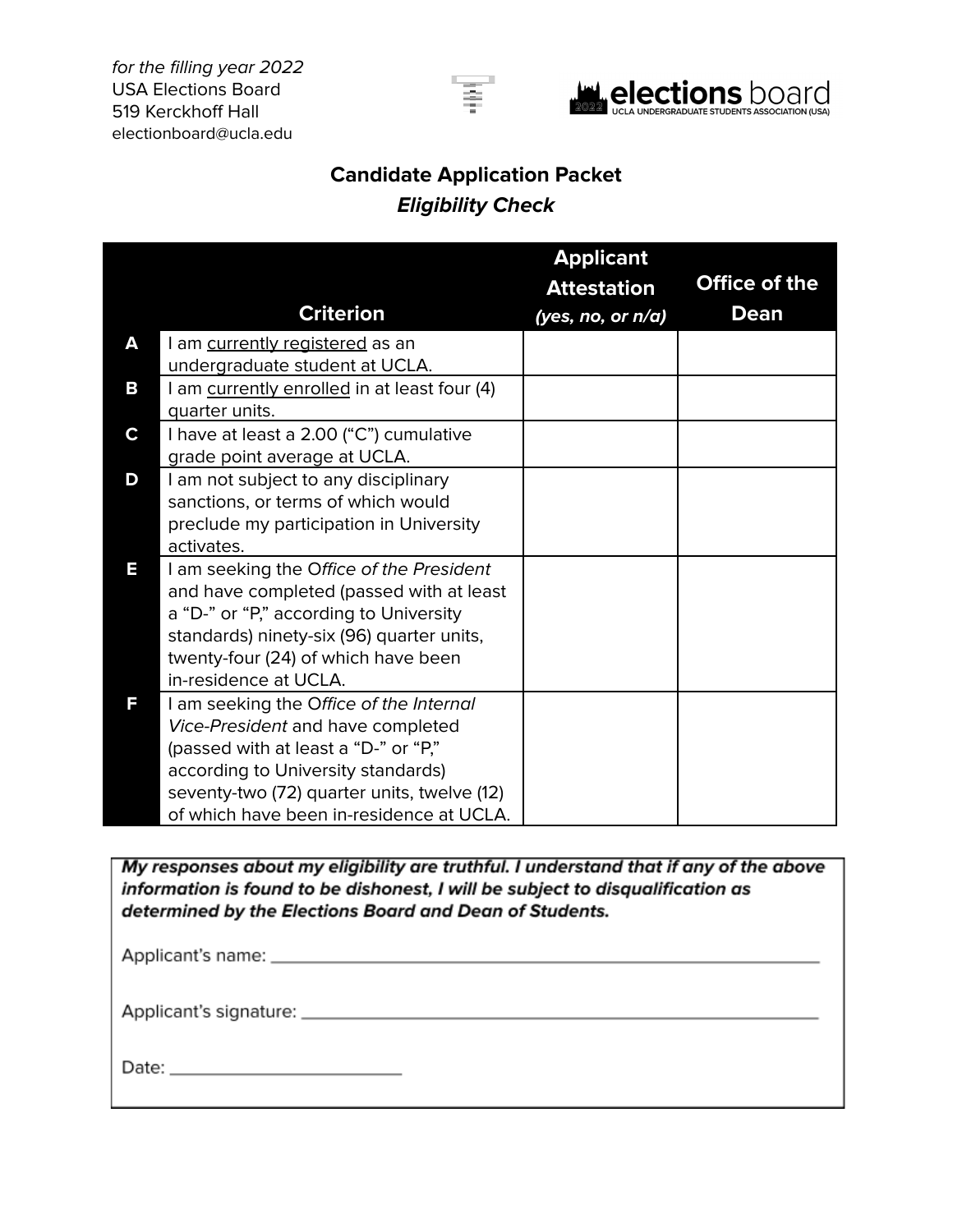for the filling year 2020 USA Elections Board 519 Kerckhoff Hall electionboard@ucla.edu





#### Candidate Name:

(as it appears in university records)

| FOR THE OFFICE OF THE DEAN OF SUDENTS ONLY             | Office: (Circle one)                      |
|--------------------------------------------------------|-------------------------------------------|
|                                                        | President                                 |
| I have reviewed the University Student Records         | Internal Vice President                   |
| regarding the above affirmative candidate disclosures. | <b>External Vice President</b>            |
|                                                        | ٠<br>General Representative               |
| Respectfully submitted by,                             | ٠<br>Academic Affairs Commissioner        |
|                                                        | ٠<br>Campus Events Commissioner           |
|                                                        | ٠<br>Community Service<br>Commissioner    |
|                                                        | Cultural Affairs Commissioner             |
|                                                        | ٠<br><b>Facilities Commissioner</b>       |
|                                                        | <b>Financial Supports</b><br>Commissioner |
|                                                        | Student Wellness Commissioner             |
|                                                        | Transfer Student Representative           |
|                                                        | International Student                     |
|                                                        | Representative                            |
|                                                        |                                           |

### **FOR THE ELECTIONS BOARD ONLY**

#### **Winter Filling Deadline**

- Candidate Application and Filing Form
- Eligibility Check
- Petition for Candidacy

Date/Received by Stamp Time /Signature